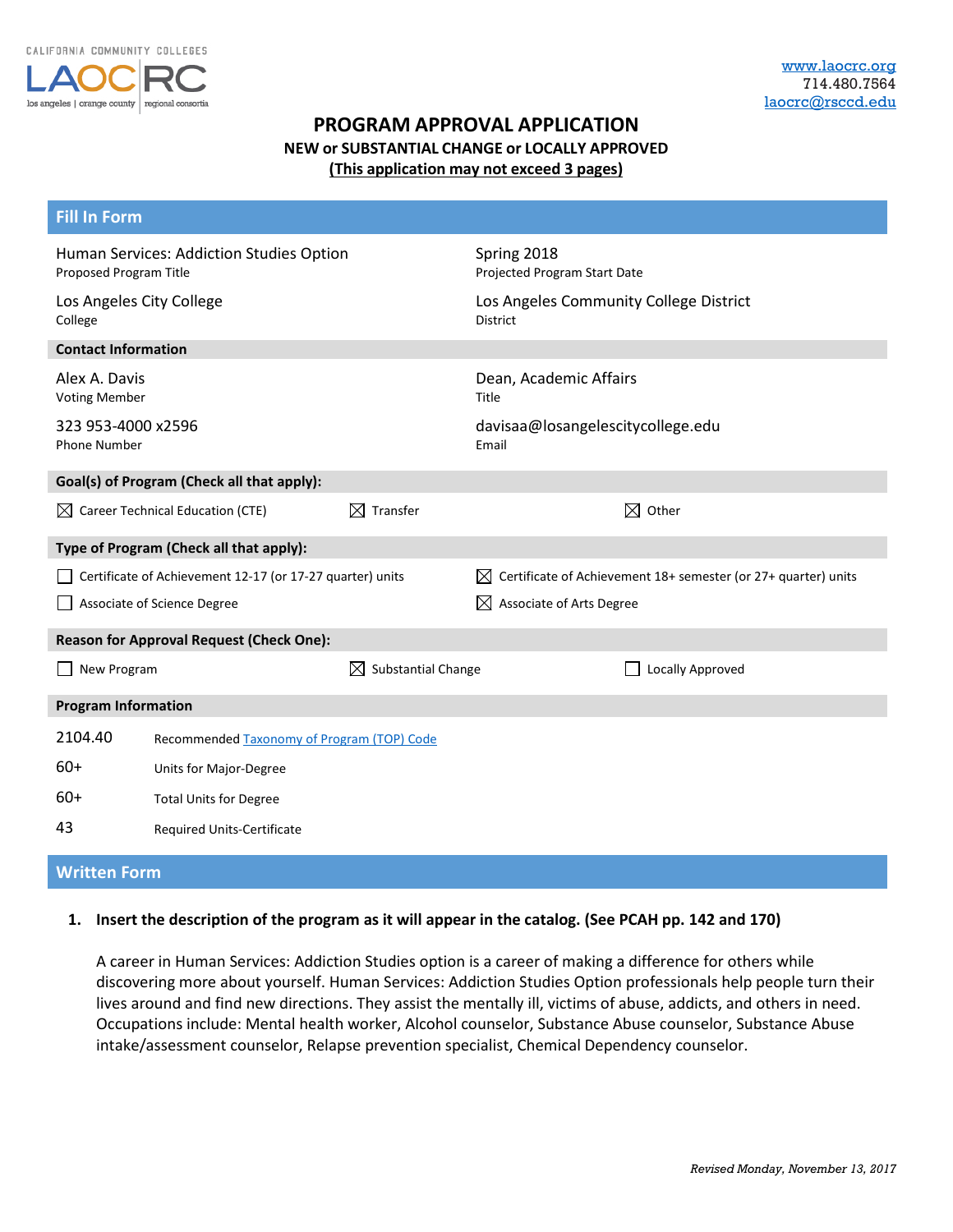

#### **2. Provide a brief rationale for the program.**

Discussions within the Los Angeles Community College District (LACCD) and five (5) of its colleges with existing Drug and Alcohol programs (West Los Angeles College, East Los Angeles College, Los Angeles Pierce College, Los Angeles Southwest College, East Los Angeles College, and Los Angeles City College) have resulted in the development of a new discipline formatted specifically for LACCD Drug and Alcohol programs. This collaboration is an attempt to update our existing programs to meet occupational requirements for professional entry level counselors. The proposed changes include a discipline name change to *Addiction Studies* and a name change for our *Addiction Studies* courses. This in response to identifiable curriculum improvements that are responsive to industry occupations.

### **3. Summarize the Labor Market Information (LMI) and employment outlook (including citation for the source of the data) for students exiting the program. (See PCAH pp. 85-88, 136, 147, 148, 165, 168, and 176)**

According to the EDD LMI Resources & Data, Occupations in Demand; total jobs forecast for 2014-2024, *Social and Human Services Assistants (21-1093)* lists 7080 total jobs for the time period mentioned above with an hourly wage of \$19.68 with ST-OJT (Short-Term On The Job Training). This occupation is listed as # 7 with the most job openings for the time period forecast.

[www.labormarketinfo.edd.ca.gov/data/occupations-in-demand.html](http://www.labormarketinfo.edd.ca.gov/data/occupations-in-demand.html)

*Social and Human Services Assistants,* as specified in the EDD LMI index, lists a minimum of a high school diploma for entry level occupations. The proposed changes in curriculum, course and discipline name change to *Addiction Studies,* with an existing certificate and AA degree will enhance program completers promotion in this occupational field.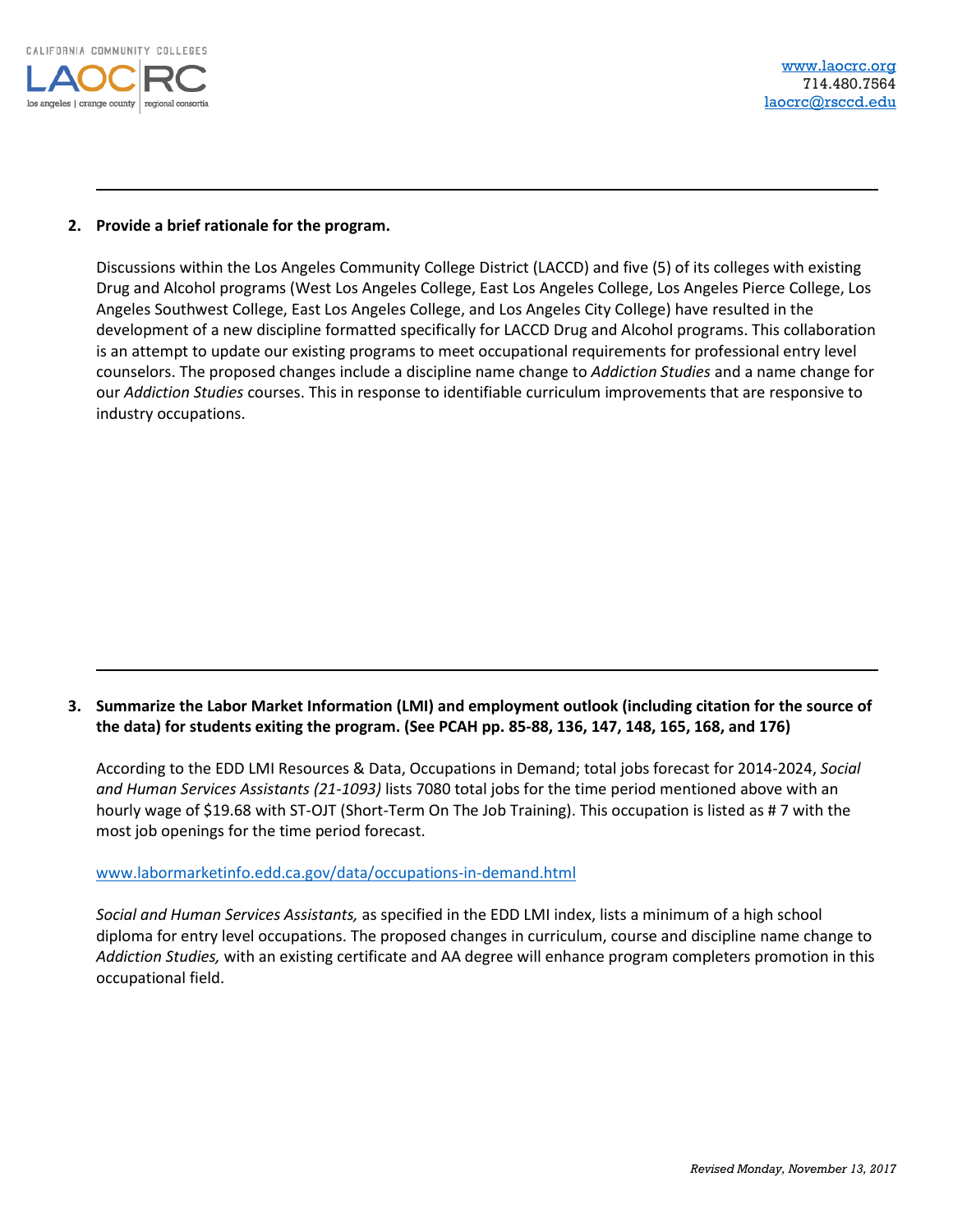

## **4. List similar programs at other colleges in the Los Angeles and Orange County Region which may be adversely impacted. (There is space for 10 listings, if you need more, please contact [laocrc@rsccd.edu\)](mailto:laocrc@rsccd.edu)**

| <b>College</b>             | Program                          | <b>Who You Contacted</b> | <b>Outcome of Contact</b> |
|----------------------------|----------------------------------|--------------------------|---------------------------|
| <b>Cypress College</b>     | <b>Addiction Studies</b>         | Susan Johnson            | No response               |
|                            | Certificate                      |                          |                           |
| East Los Angeles College   | <b>Chemical Dependency</b>       | Lisa Vartanian           | Supports program          |
|                            | Program                          |                          |                           |
| Los Angeles Pierce College | <b>Addiction Studies Program</b> | <b>Allen Glass</b>       | Supports program          |
| Los Angeles Southwest      | <b>Chemical Dependency</b>       | Sandra Lee               | Supports program          |
| College                    | <b>Counselor Program</b>         |                          |                           |
| Long Beach City College    | Human Services: Alcohol &        | Debra Whittaker          | No Response               |
|                            | <b>Drug Studies</b>              |                          |                           |
| Rio Hondo College          | <b>Drug Studies</b>              | Melissa Rifino-Juarez    | No Response               |
| Saddleback College         | Alcohol and Drug Studies         | Kim Branch-Stewart       | No Response               |
| West Los Angeles College   | Alcohol & Drug Studies           | Carrie Canales           | Supports program          |
|                            |                                  |                          |                           |
|                            |                                  |                          |                           |

**5. List all courses required for program completion, including core requirements, restricted electives and prerequisites. (There is space for 20 listings, if you need more, please contact [laocrc@rsccd.edu\)](mailto:laocrc@rsccd.edu). (See PCAH pp. 143 and 171)**

| <b>Courses</b>                         | <b>Course Number</b> | <b>Course Title</b>                                   | <b>Units</b> |
|----------------------------------------|----------------------|-------------------------------------------------------|--------------|
| Psychology                             | 1                    | <b>General Psychology</b>                             | 3            |
| Psychology                             | 2                    | <b>Biological Psychology</b>                          | 3            |
| Psychology                             | 3                    | Personality/Social Development                        | 3            |
| Psychology                             | 14                   | <b>Abnormal Psychology</b>                            | 3            |
| Psychology                             | 27                   | Online/Software resources                             | 1            |
| Psychology                             | 43                   | Principles of Group Dynamics                          | 3            |
| Psychology                             | 45                   | <b>Issues in Human Services Careers</b>               | 3            |
| <b>Addiction Studies</b>               | 63                   | Alcohol/Drug Studies: Prevention/Education            | 3            |
| <b>Addiction Studies</b>               | 64                   | Introduction to Alcohol/Drug Abuse                    | 3            |
| <b>Addiction Studies</b>               | 65                   | Chemical Dependency: Intervention, Treatment          | 3            |
| <b>Addiction Studies</b>               | 67                   | and Recovery                                          | 3            |
|                                        |                      | Counseling Techniques for the Chemically<br>Addicted  |              |
|                                        | 68                   |                                                       | 3            |
| Psychology<br><b>Addiction Studies</b> | 84                   | Bio-Psychology of Chemical Dependency<br>Field Work 1 | 3            |
| <b>Addiction Studies</b>               | 85                   | Field Work 2                                          |              |
|                                        |                      |                                                       |              |
| <b>Addiction Studies</b>               | 86                   | Field Work 3                                          | 3            |
|                                        |                      |                                                       |              |
|                                        |                      |                                                       |              |
|                                        |                      |                                                       |              |
|                                        |                      |                                                       |              |
|                                        |                      |                                                       |              |
|                                        |                      |                                                       |              |

*Revised Monday, November 13, 2017*